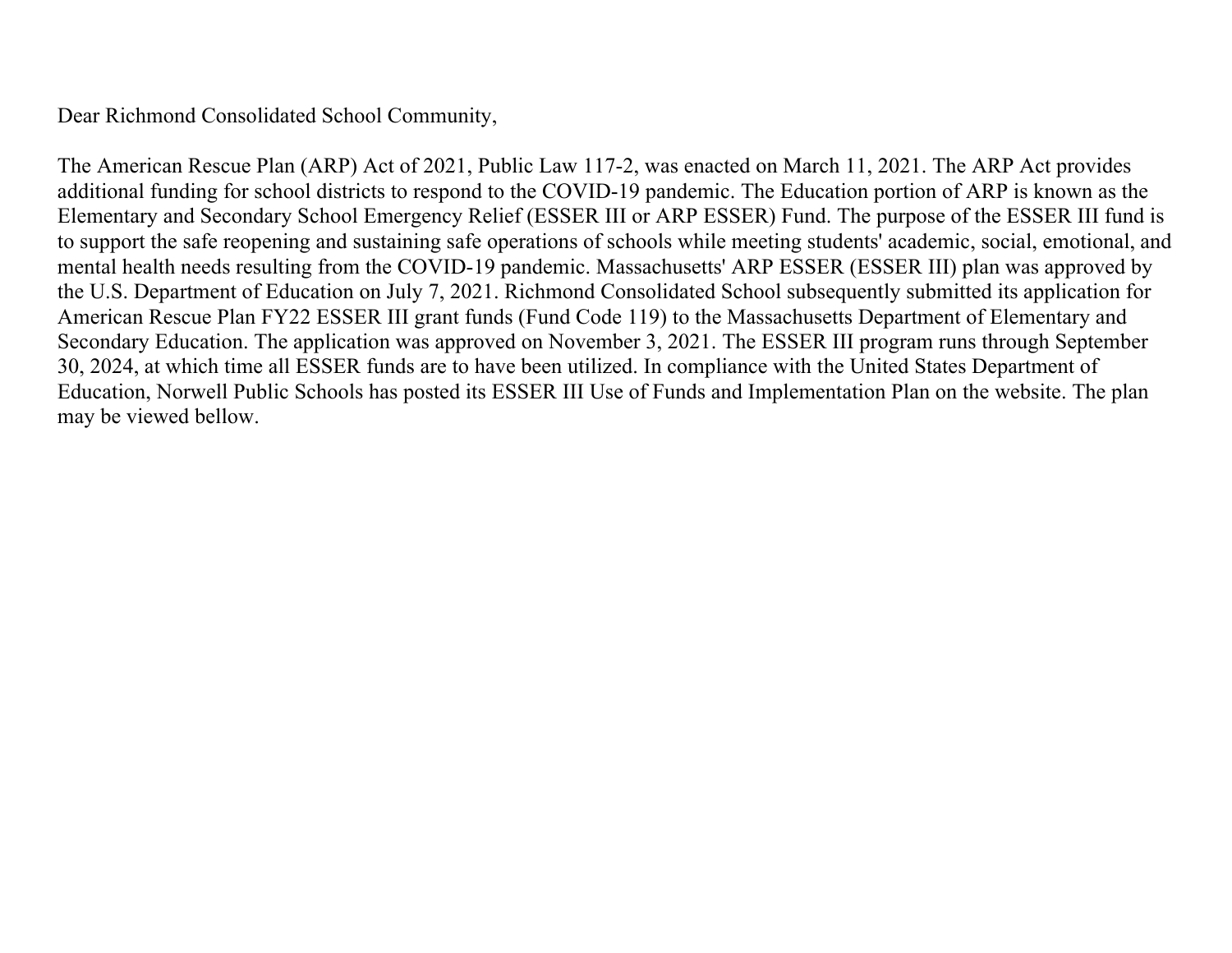## **Plan for the Use of ESSER III Funds:**

## **The United States Department of Education (USED) is requiring two plans for all recipients of ESSER III funds:**

1) **A plan for the safe return to in-person instruction** and continuity of services

The requirements for this plan is likely **met by your District Reopening Plan** submitted to DESE in August of 2020, along with any subsequent amendments (see Tab 3 Assurances). It will need to be revisited and revised as necessary every 6 months, including soliciting stakeholder input and considering changes to CDC guidance.

- 2) **A plan for the Use of ESSER III Funds** based on broad stakeholder input, and addressing the following:
	- o The district's **prevention and mitigation strategies** including extent district has adopted CDC recommendations **(Step 4.4)**
	- o How the district will use its **20% reservation of ESSER III funds to address loss of instructional time with evidence-based interventions (Step 4.2 and Tab 6 Budget)**
	- o How the district will spend the remainder of ESSER III funds for **allowable expenditures (Tab 5) and budget (Tab 6)**
	- o How the use of ESSER III funds will respond to the **academic, social emotional and mental health needs,** of all students, especially **those disproportionately impacted by the COVID-19** pandemic **(Tab 4.2, Tab 4.3)** including:
		- Students from low-income families
		- Students of color
		- English learners
		- Students with disabilities
		- Students experiencing homelessness
		- Students in foster care
		- Migratory students
		- Students who are incarcerated
		- Other underserved students

**This application, when fully and thoughtfully completed, along with your District Reopening Plans, will constitute the plans required by USED.** These plans must be published on your website and must be accessible to families in a language they understand, either translated in writing or

orally, as well as in an accessible format for those with disabilities.

**You should expect that DESE will be collecting data and other information from you as a result of implementation of your plans and use of ESSER funds.**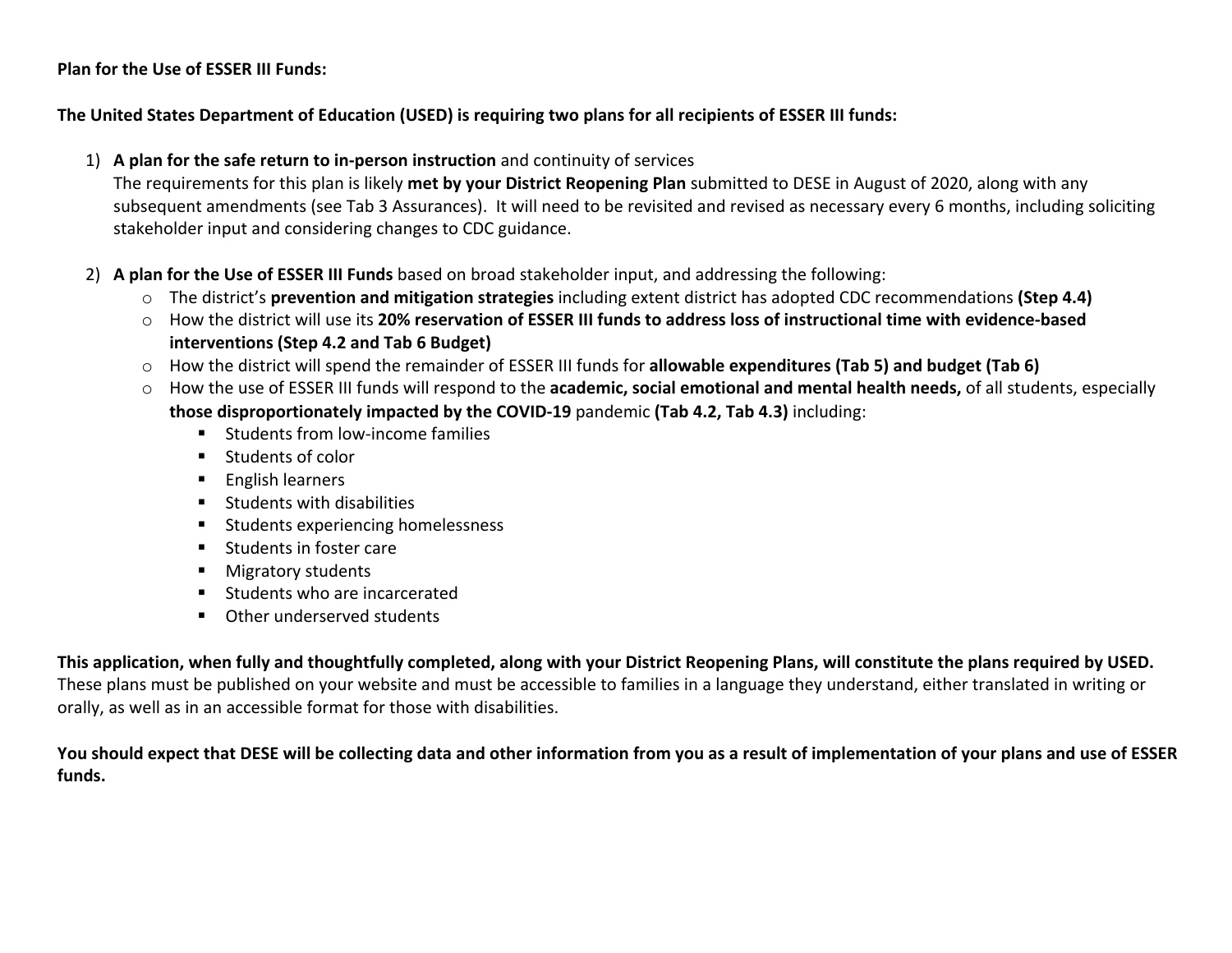| itep 4.1<br>$of$ 4.4 |                          | ESSER III regulations require that the stakeholder groups below be meaningfully consulted as part<br>of the planning process for use of ESSER III funds. Which of the following groups have you consulted<br>with? (check all that apply)       | If you have not yet consulted with this group in planning for use of ESSER III funds, when and<br>how do you plan to get their input? |
|----------------------|--------------------------|-------------------------------------------------------------------------------------------------------------------------------------------------------------------------------------------------------------------------------------------------|---------------------------------------------------------------------------------------------------------------------------------------|
|                      | ⊡                        | Students                                                                                                                                                                                                                                        |                                                                                                                                       |
|                      | $\Box$                   | Families                                                                                                                                                                                                                                        |                                                                                                                                       |
|                      | $\overline{\mathcal{A}}$ | School and District administrators, including special education administrators                                                                                                                                                                  |                                                                                                                                       |
|                      | $\overline{u}$           | School leaders                                                                                                                                                                                                                                  |                                                                                                                                       |
|                      | $\Box$                   | Teachers                                                                                                                                                                                                                                        |                                                                                                                                       |
|                      | $\Box$                   | Other educators                                                                                                                                                                                                                                 |                                                                                                                                       |
|                      | $\overline{u}$           | School staff                                                                                                                                                                                                                                    |                                                                                                                                       |
|                      | $\Box$                   | Unions representing educators and school staff                                                                                                                                                                                                  |                                                                                                                                       |
|                      | $\Box$                   | Tribes*                                                                                                                                                                                                                                         | <b>NA</b>                                                                                                                             |
|                      | □                        | Civil rights organizations (including disability rights organizations)*                                                                                                                                                                         | <b>NA</b>                                                                                                                             |
|                      | $\Box$                   | Stakeholders representing the interests of children with disabilities, English learners,<br>children experiencing homelessness, children in foster care, migratory students, children<br>who are incarcerated, and other underserved students.* | <b>NA</b>                                                                                                                             |

\*To the evtent nrecent in or cansed by the dictrict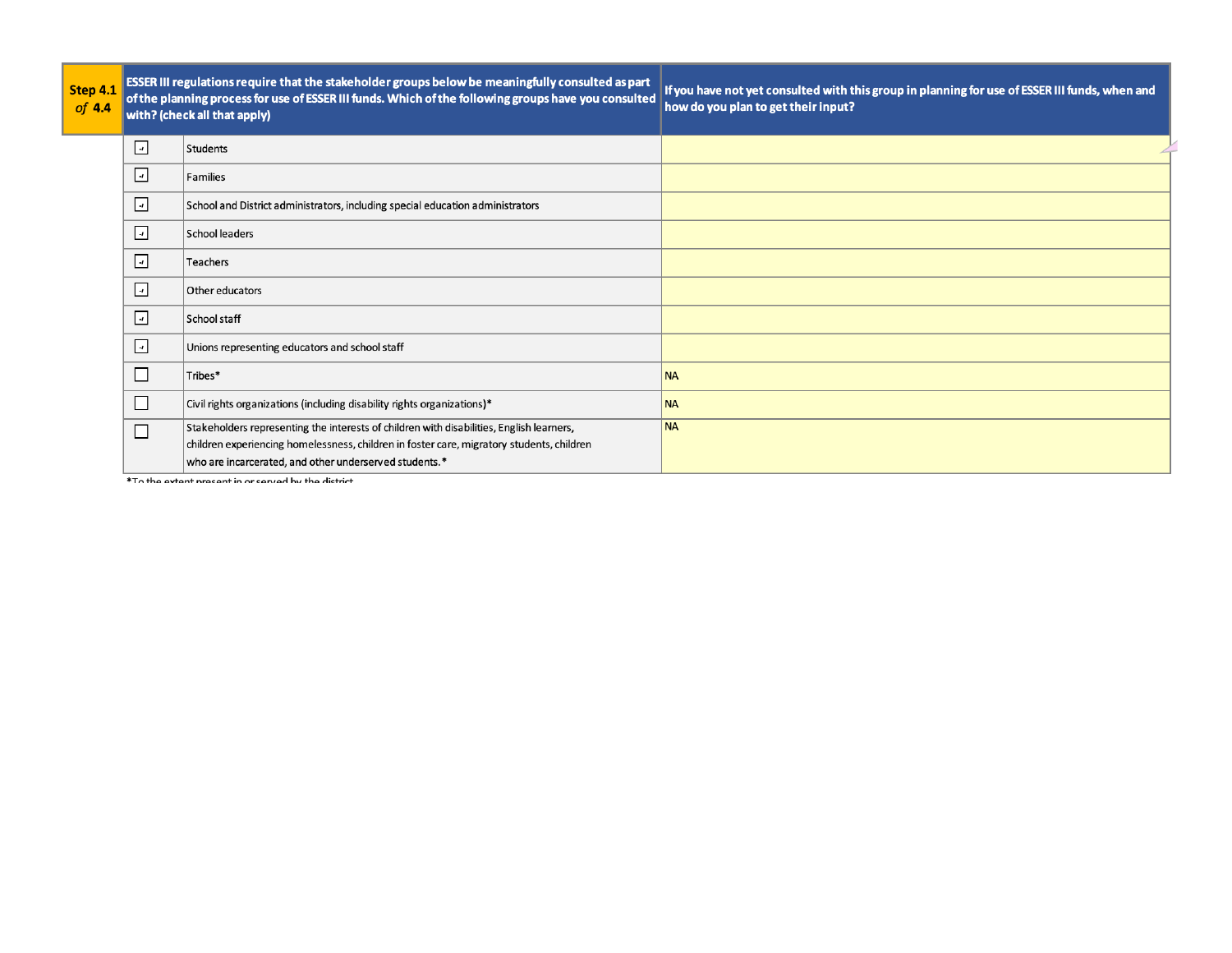| <b>Targeted Student Supports</b>                                                                                                                                          | Our district is using<br><b>ESSER III funds for:</b> | This strategy will address<br>pandemic-related learning<br>loss/disproportionate impact | What data will you use to measure progress? | Does this strategy/intervention address the disproportionate impact of COVID-19 on underserved student subgroups (each major racial and eth<br>group, students from low-income families, students with disabilities, English learners, gender, migrant students, students experiencing homel<br>and students in foster care)? If yes, please explain which group(s) are being served, what impact is being addressed, and how this strategy/inter<br>will provide support.         |
|---------------------------------------------------------------------------------------------------------------------------------------------------------------------------|------------------------------------------------------|-----------------------------------------------------------------------------------------|---------------------------------------------|------------------------------------------------------------------------------------------------------------------------------------------------------------------------------------------------------------------------------------------------------------------------------------------------------------------------------------------------------------------------------------------------------------------------------------------------------------------------------------|
| Developing or expanding high quality co-teaching and inclusion models for students with disabilities and<br>associated professional development                           | Select                                               | Select                                                                                  |                                             |                                                                                                                                                                                                                                                                                                                                                                                                                                                                                    |
| Acceleration academies (during school year vacations) and summer learning opportunities for individualized<br>instruction and enrichment                                  | Select                                               | Select                                                                                  |                                             |                                                                                                                                                                                                                                                                                                                                                                                                                                                                                    |
| Language support programs, including dual language and heritage language programs (students learning in-<br>home/native language) and associated professional development | Select                                               | Select                                                                                  |                                             |                                                                                                                                                                                                                                                                                                                                                                                                                                                                                    |
| Community-based afterschool programs for parents, induding citizenship and ESL classes                                                                                    | Select                                               | Select                                                                                  |                                             |                                                                                                                                                                                                                                                                                                                                                                                                                                                                                    |
| Dropout prevention and recovery programs                                                                                                                                  | Select                                               | Select                                                                                  |                                             |                                                                                                                                                                                                                                                                                                                                                                                                                                                                                    |
| <b>Talent Development and Staffing</b>                                                                                                                                    | Our district is using<br><b>ESSER III funds for:</b> | This strategy will address<br>pandemic-related learning<br>loss/disproportionate impact | What data will you use to measure progress? | Does this strategy/intervention address the disproportionate impact of COVID-19 on underserved student subgroups (each major racial and eth<br>group, students from low-income families, students with disabilities, English learners, gender, migrant students, students experiencing homel<br>and students in foster care) ? If yes, please explain which group(s) are being served, what impact is being addressed, and how this<br>strategy/intervention will provide support. |
| Academic support staff, including academic coaches, interventionists, student teaching residency programs,<br>paraprofessionals                                           | Select                                               | Select                                                                                  |                                             |                                                                                                                                                                                                                                                                                                                                                                                                                                                                                    |
| Diversifying the educator workforce through recruitment and retention strategies                                                                                          | Select                                               | Select                                                                                  |                                             |                                                                                                                                                                                                                                                                                                                                                                                                                                                                                    |
| Strategies to staff hard-to-staff schools and positions with high-performing educators                                                                                    | Select                                               | Select                                                                                  |                                             |                                                                                                                                                                                                                                                                                                                                                                                                                                                                                    |
| Increasing staff and opportunities for arts, enrichment, world languages, athletics, and elective courses                                                                 | Select                                               | Select                                                                                  |                                             |                                                                                                                                                                                                                                                                                                                                                                                                                                                                                    |
| Increasing high-quality common planning time for teachers and academic support staff                                                                                      | Select                                               | Select                                                                                  |                                             |                                                                                                                                                                                                                                                                                                                                                                                                                                                                                    |
| Developing leadership pipeline programs for schools                                                                                                                       | Select                                               | Select                                                                                  |                                             |                                                                                                                                                                                                                                                                                                                                                                                                                                                                                    |
| Labor-management partnerships to improve student performance                                                                                                              |                                                      |                                                                                         |                                             |                                                                                                                                                                                                                                                                                                                                                                                                                                                                                    |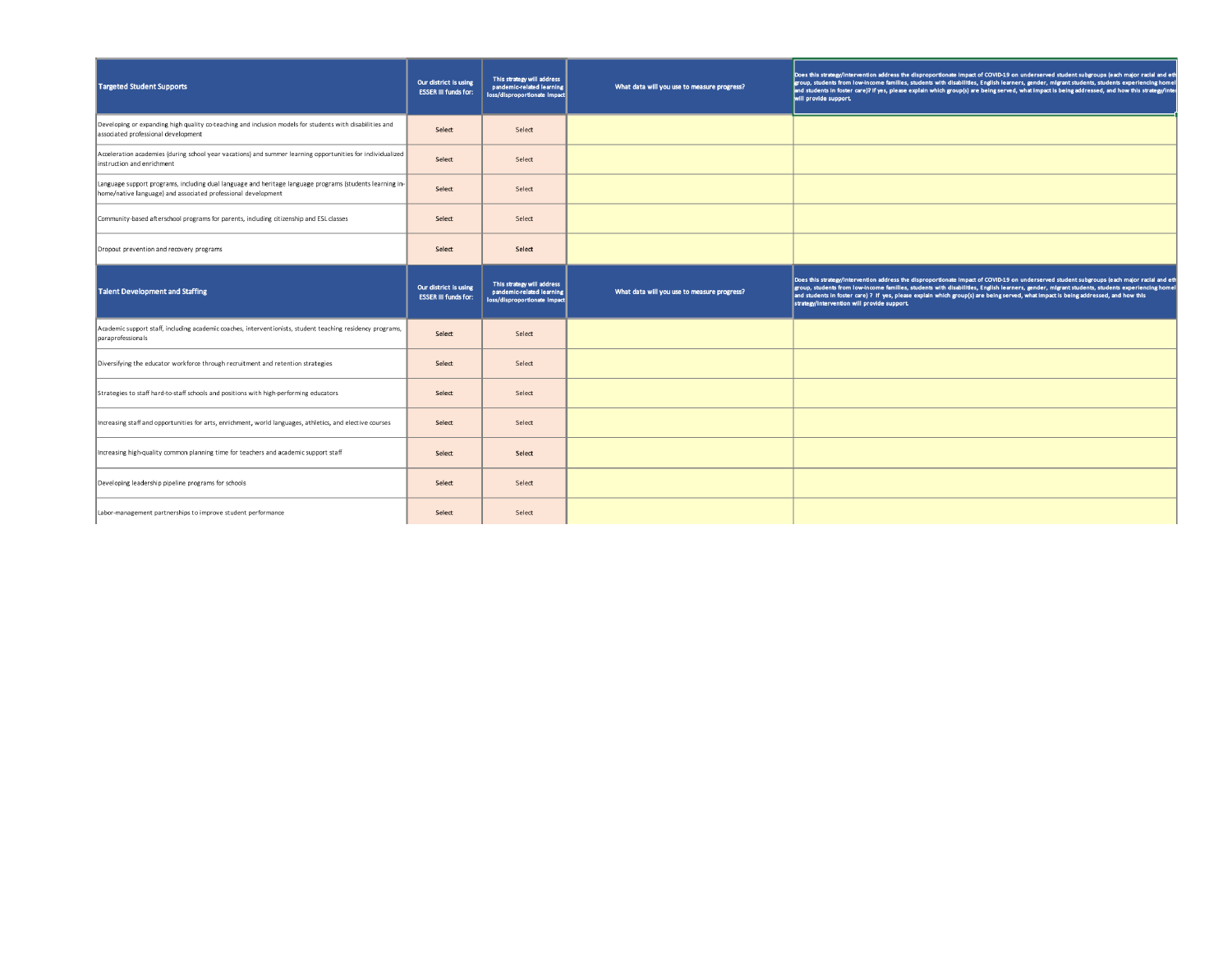| <b>Conditions for Student Success - Social/Emotional and Mental Health Supports</b>                                                                                       | Our district is using<br><b>ESSER III funds for:</b> | This strategy will address<br>pandemic-related learning<br>loss/disproportionate impact | What data will you use to measure progress? | Does this strategy/intervention address the disproportionate impact of COVID-19 on underserved student subgroups (each major racial and eth<br>group, students from low-income families, students with disabilities, English learners, gender, migrant students, students experiencing home<br>and students in foster care)? If yes, please explain which group(s) are being served, what impact is being addressed, and how this strategy/inte<br>will provide support. |
|---------------------------------------------------------------------------------------------------------------------------------------------------------------------------|------------------------------------------------------|-----------------------------------------------------------------------------------------|---------------------------------------------|--------------------------------------------------------------------------------------------------------------------------------------------------------------------------------------------------------------------------------------------------------------------------------------------------------------------------------------------------------------------------------------------------------------------------------------------------------------------------|
| Increasing personnel and services to support holistic student needs, including school guidance and<br>adjustment counselors, nurses, psychologists, and/or social workers | Yes                                                  | Select                                                                                  | Disicipline Referals and attendance.        | Increasing of school adjusment counselor form .9 to 1.0 FTE will allow us to service a greater number of students who need support.<br>Co-teaching our social emotional learning curriculum with classroom teachers and the school ajustment counselor will allow our staff<br>to be more constent in support the emotional growth of our students                                                                                                                       |
| Building/strengthening partnerships with community-based organizations to increase student/family access<br>to services for mental/physical health and well-being         | Select                                               | Select                                                                                  |                                             |                                                                                                                                                                                                                                                                                                                                                                                                                                                                          |
| Working with community-based organizations that provide enrichment during the school day and/or out of<br>school time                                                     | Yes                                                  | Select                                                                                  | Student participation rages                 | We will work with community based groups such as the Flying Cloud Institute and the YMCA to provide after hours enrichment<br>programming. One topic that we intend to offer is coding in the Python language.                                                                                                                                                                                                                                                           |
| Arranging for wraparound services to be provided at schools                                                                                                               | Select                                               | Select                                                                                  |                                             |                                                                                                                                                                                                                                                                                                                                                                                                                                                                          |
| Engaging community partners to build capacity among educators and support personnel to implement<br>equitable and culturally responsive learning environments             | Select                                               | Select                                                                                  |                                             |                                                                                                                                                                                                                                                                                                                                                                                                                                                                          |
| Create transitional programs, partnering with community based organizations, for students with mental<br>health or behavioral-related absences returning to school        | Select                                               | Select                                                                                  |                                             |                                                                                                                                                                                                                                                                                                                                                                                                                                                                          |
| Parent-teacher home visiting programs to build positive relationships between home and school                                                                             | Select                                               | Select                                                                                  |                                             |                                                                                                                                                                                                                                                                                                                                                                                                                                                                          |
| Facilities improvements to create healthy and safe school environments                                                                                                    | Yes                                                  | Select                                                                                  | All windows will be able to be opened.      | We will install safety screens on the windows of four classrooms that currently do not have screens and cannot open the windows for<br>ventilation.                                                                                                                                                                                                                                                                                                                      |
| Other Interventions/Strategies/Supports<br>Use this section to describe evidence-based strategies your district will fund with ESSER III that are not<br>listed above     |                                                      | This strategy will address<br>pandemic-related learning<br>loss/disproportionate impact | What data will you use to measure progress? | Does this strategy/intervention address the disproportionate impact of COVID-19 on underserved student subgroups (each major racial and eth<br>group, students from low-income families, students with disabilities, English learners, gender, migrant students, students experiencing home<br>and students in foster care)? If yes, please explain which group(s) are being served, what impact is being addressed, and how this strategy/inte<br>will provide support. |
|                                                                                                                                                                           |                                                      | Select                                                                                  |                                             |                                                                                                                                                                                                                                                                                                                                                                                                                                                                          |
|                                                                                                                                                                           |                                                      | Select                                                                                  |                                             |                                                                                                                                                                                                                                                                                                                                                                                                                                                                          |
|                                                                                                                                                                           |                                                      | Select                                                                                  |                                             |                                                                                                                                                                                                                                                                                                                                                                                                                                                                          |
|                                                                                                                                                                           |                                                      | Select                                                                                  |                                             |                                                                                                                                                                                                                                                                                                                                                                                                                                                                          |
|                                                                                                                                                                           |                                                      | Select                                                                                  |                                             |                                                                                                                                                                                                                                                                                                                                                                                                                                                                          |
|                                                                                                                                                                           | YMMMMMMMMMMM                                         | Select                                                                                  |                                             |                                                                                                                                                                                                                                                                                                                                                                                                                                                                          |